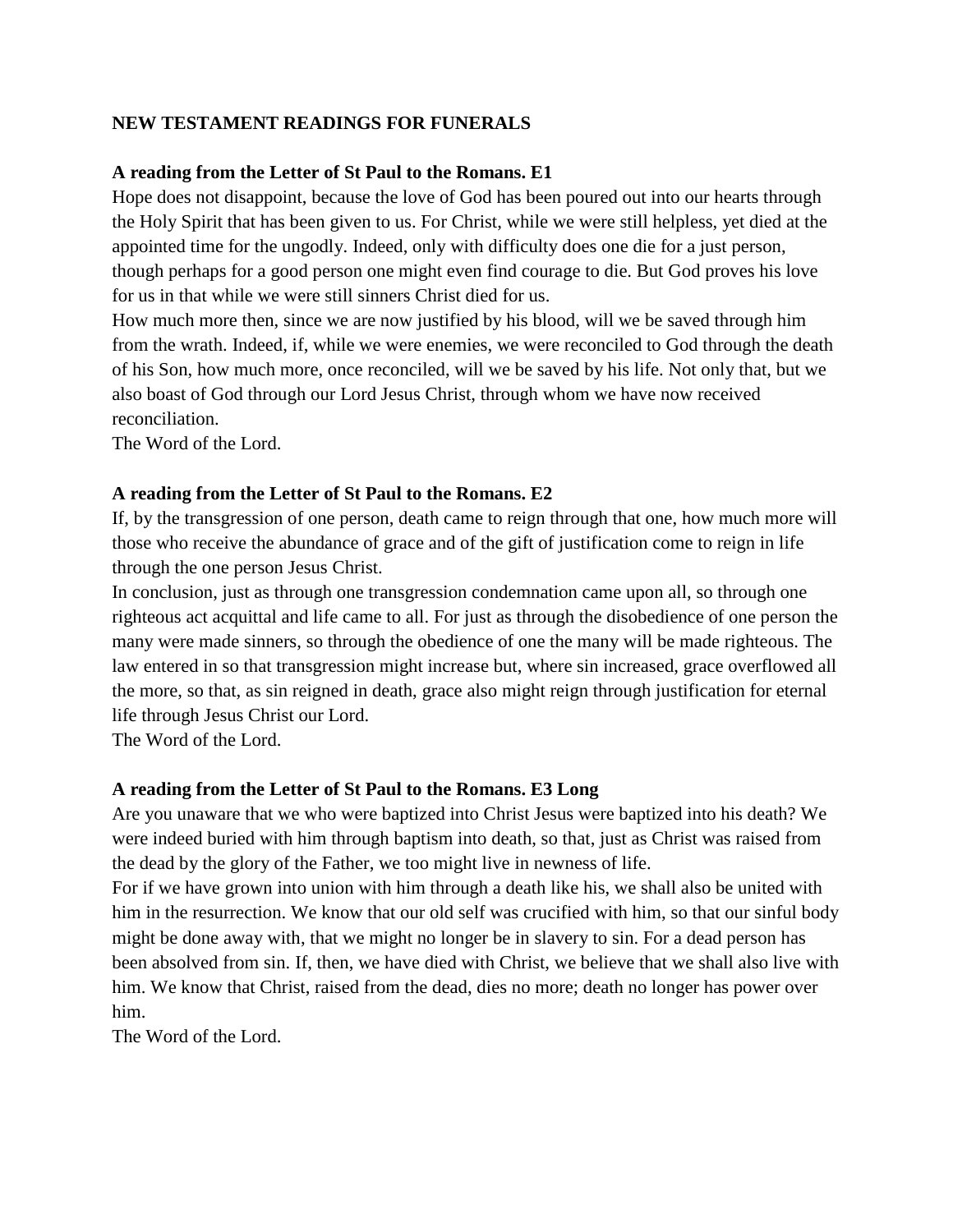### **A reading from the Letter of St Paul to the Romans. E3 Short**

Are you unaware that we who were baptized into Christ Jesus were baptized into his death? We were indeed buried with him through baptism into death, so that, just as Christ was raised from the dead by the glory of the Father, we too might live in newness of life.

If, then, we have died with Christ, we believe that we shall also live with him. We know that Christ, raised from the dead, dies no more; death no longer has power over him. The Word of the Lord.

# **A reading from the Letter of St Paul to the Romans. E4**

Those who are led by the Spirit of God are children of God. For you did not receive a spirit of slavery to fall back into fear, but you received a spirit of adoption, through which we cry, "Abba, Father!"

The Spirit itself bears witness with our spirit that we are children of God, and if children, then heirs, heirs of God and joint heirs with Christ, if only we suffer with him so that we may also be glorified with him.

I consider that the sufferings of this present time are as nothing compared with the glory to be revealed for us. For creation awaits with eager expectation the revelation of the children of God; for creation was made subject to futility, not of its own accord but because of the one who subjected it, in hope that creation itself would be set free from slavery to corruption and share in the glorious freedom of the children of God. We know that all creation is groaning in labor pains even until now; and not only that, but we ourselves, who have the first fruits of the Spirit, we also groan within ourselves as we wait for adoption, the redemption of our bodies. The Word of the Lord.

# **A reading from the Letter of St Paul to the Romans. E5**

If God is for us, who can be against us? He who did not spare his own Son but handed him over for us all, will he not also give us everything else along with him?

Who will bring a charge against God's chosen ones? It is God who acquits us. Who will condemn? It is Christ (Jesus) who died, rather, was raised, who also is at the right hand of God, who indeed intercedes for us.

What will separate us from the love of Christ? Will anguish, or distress, or persecution, or famine, or nakedness, or peril, or the sword? No, in all these things we conquer overwhelmingly through him who loved us.

For I am convinced that neither death, nor life, nor angels, nor principalities, nor present things, nor future things, nor powers, nor height, nor depth, nor any other creature will be able to separate us from the love of God in Christ Jesus our Lord.

The Word of the Lord.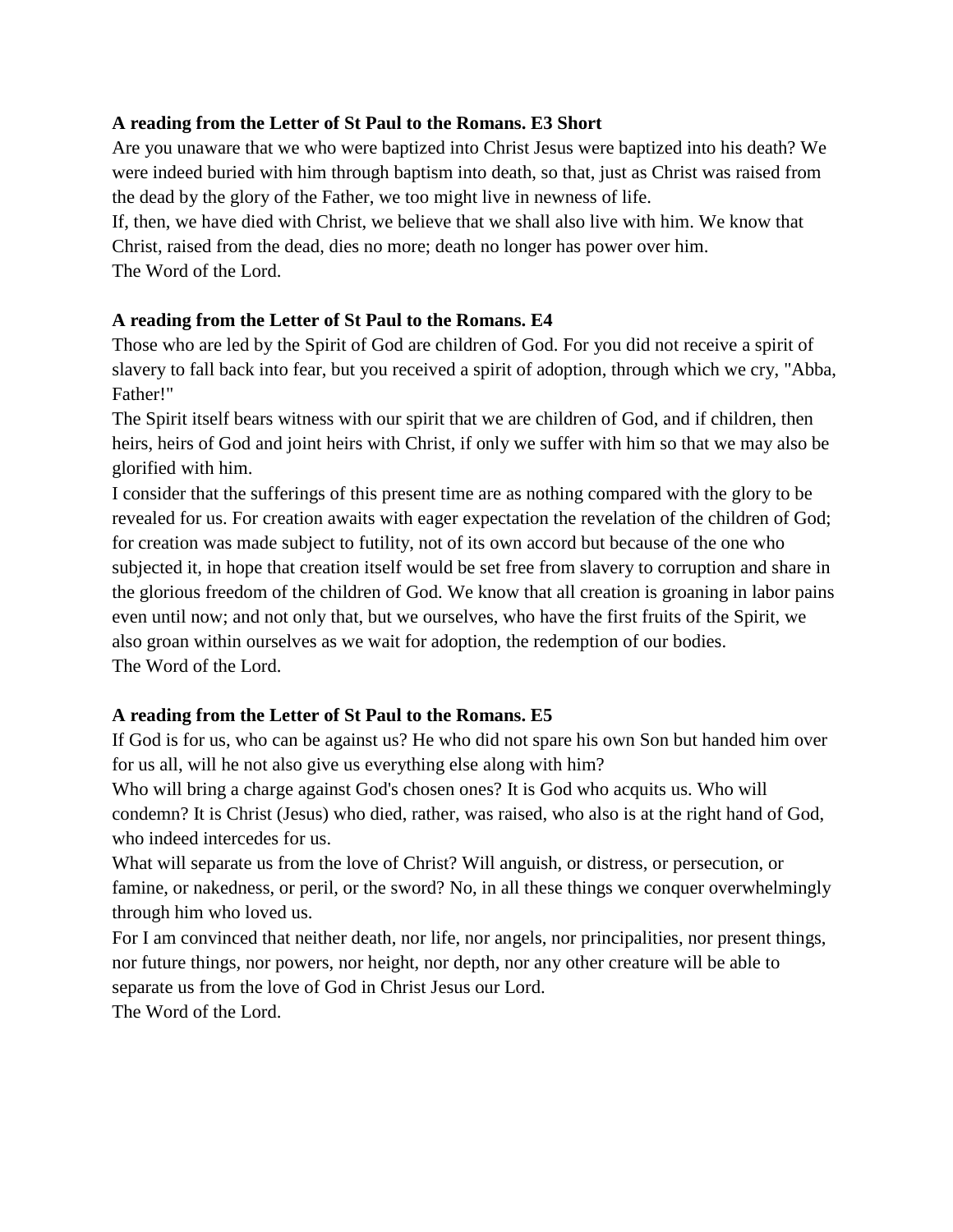## **A reading from the Letter of St Paul to the Romans. E6**

None of us lives for oneself, and no one dies for oneself. For if we live, we live for the Lord, and if we die, we die for the Lord; so then, whether we live or die, we are the Lord's.

For this is why Christ died and came to life, that he might be Lord of both the dead and the living. Why then do you judge your brother? Or you, why do you look down on your brother? For we shall all stand before the judgment seat of God; for it is written:

"As I live, says the Lord, every knee shall bend before me, and every tongue shall give praise to God."

So then each of us shall give an account of himself to God.

The Word of the Lord.

# **A reading from the First Letter of St Paul to the Corinthians. E7 Long**

Christ has been raised from the dead, the first fruits of those who have fallen asleep. For since death came through a human being, the resurrection of the dead came also through a human being.

For just as in Adam all die, so too in Christ shall all be brought to life, but each one in proper order: Christ the first fruits; then, at his coming, those who belong to Christ; then comes the end, when he hands over the kingdom to his God and Father, when he has destroyed every sovereignty and every authority and power. For he must reign until he has put all his enemies under his feet.

The last enemy to be destroyed is death, for "he subjected everything under his feet." But when it says that everything has been subjected, it is clear that it excludes the one who subjected everything to him.

When everything is subjected to him, then the Son himself will also be subjected to the one who subjected everything to him, so that God may be all in all.

The Word of the Lord.

# **A reading from the First Letter of St Paul to the Corinthians. E7 Short**

Christ has been raised from the dead, the first fruits of those who have fallen asleep. For since death came through a human being, the resurrection of the dead came also through a human being.

For just as in Adam all die, so too in Christ shall all be brought to life, but each one in proper order: Christ the first fruits; then, at his coming, those who belong to Christ. The Word of the Lord.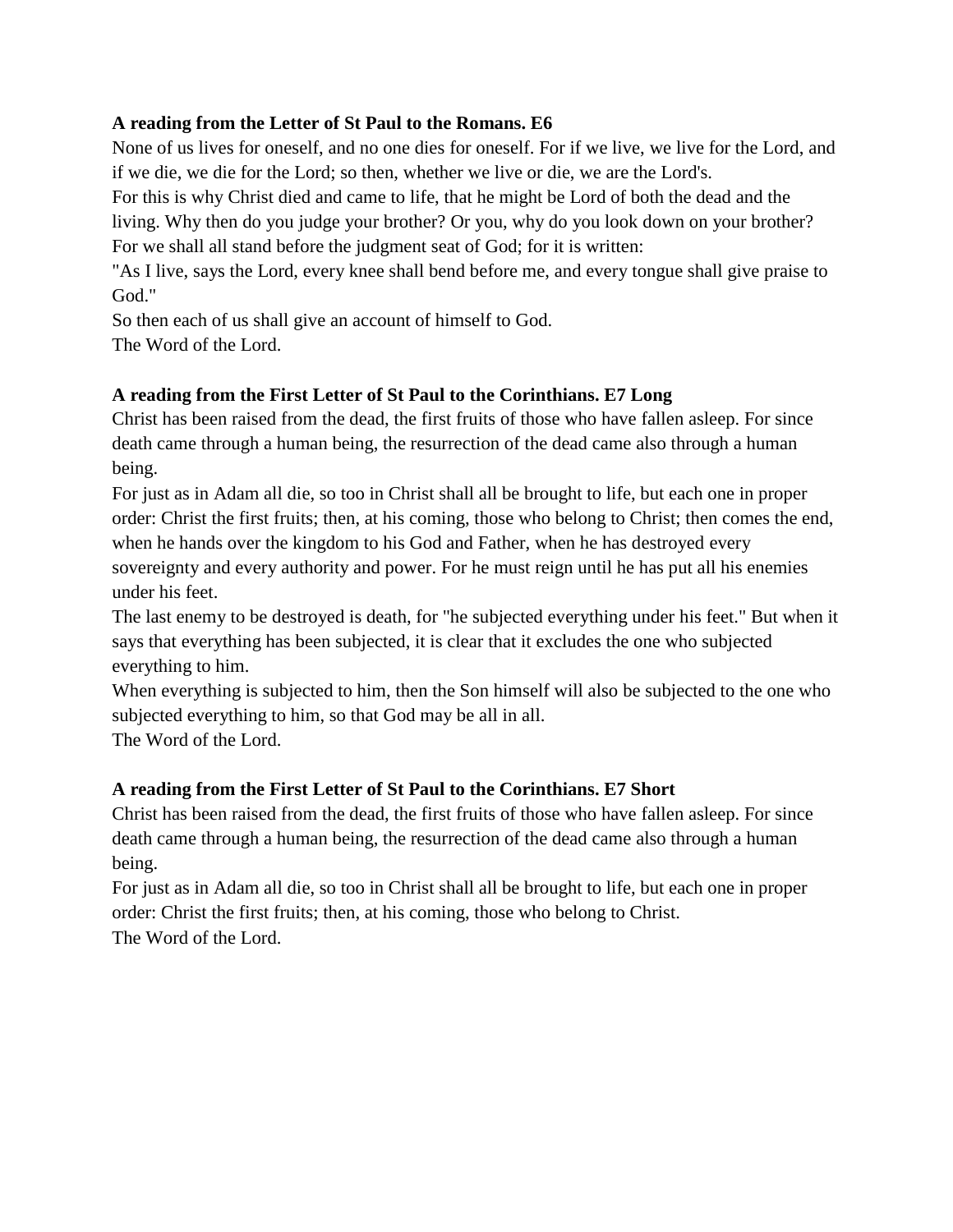### **A reading from the First Letter of St Paul to the Corinthians. E8**

Behold, I tell you a mystery. We shall not all fall asleep, but we will all be changed, in an instant, in the blink of an eye, at the last trumpet. For the trumpet will sound, the dead will be raised incorruptible, and we shall be changed.

For that which is corruptible must clothe itself with incorruptibility, and that which is mortal must clothe itself with immortality. And when this which is corruptible clothes itself with incorruptibility and this which is mortal clothes itself with immortality, then the word that is written shall come about:

"Death is swallowed up in victory. Where, O death, is your victory? Where, O death, is your sting?"

The sting of death is sin, and the power of sin is the law.

But thanks be to God who gives us the victory through our Lord Jesus Christ.

The Word of the Lord.

## **A reading from the Second Letter of St Paul to the Corinthians. E9**

We know that the one who raised the Lord Jesus will raise us also with Jesus and place us with you in his presence. Everything indeed is for you, so that the grace bestowed in abundance on more and more people may cause the thanksgiving to overflow for the glory of God.

Therefore, we are not discouraged; rather, although our outer self is wasting away, our inner self is being renewed day by day. For this momentary light affliction is producing for us an eternal weight of glory beyond all comparison, as we look not to what is seen but to what is unseen; for what is seen is transitory, but what is unseen is eternal.

For we know that if our earthly dwelling, a tent, should be destroyed, we have a building from God, a dwelling not made with hands, eternal in heaven.

The Word of the Lord.

### **A reading from the Second Letter of St Paul to the Corinthians. E10**

We know that if our earthly dwelling, a tent, should be destroyed, we have a building from God, a dwelling not made with hands, eternal in heaven.

So we are always courageous, although we know that while we are at home in the body we are away from the Lord, for we walk by faith, not by sight. Yet we are courageous, and we would rather leave the body and go home to the Lord. Therefore, we aspire to please him, whether we are at home or away. For we must all appear 7 before the judgment seat of Christ, so that each one may receive recompense, according to what he did in the body, whether good or evil. The Word of the Lord.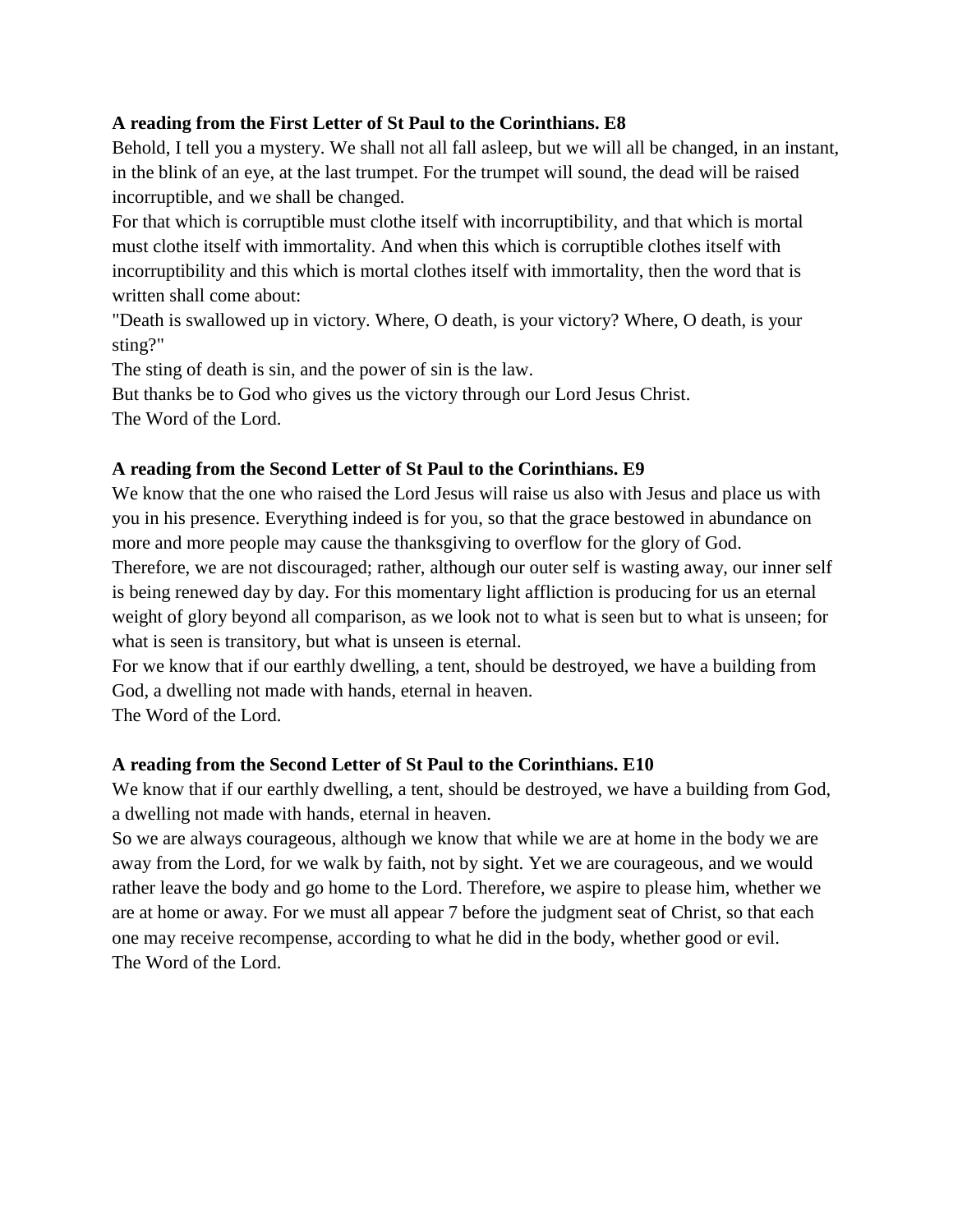### **A reading from the Letter of St Paul to the Philippians. E11**

Our citizenship is in heaven, and from it we also await a savior, the Lord Jesus Christ. He will change our lowly body to conform with his glorified body by the power that enables him also to bring all things into subjection to himself.

The Word of the Lord.

### **A reading from the First Letter of St Paul to the Thessalonians. E12**

We do not want you to be unaware, brothers, about those who have fallen asleep, so that you may not grieve like the rest, who have no hope. For if we believe that Jesus died and rose, so too will God, through Jesus, bring with him those who have fallen asleep.

Indeed, we tell you this, on the word of the Lord, that we who are alive, who are left until the coming of the Lord, will surely not precede those who have fallen asleep. For the Lord himself, with a word of command, with the voice of an archangel and with the trumpet of God, will come down from heaven, and the dead in Christ will rise first.

Then we who are alive, who are left, will be caught up together with them in the clouds to meet the Lord in the air. Thus we shall always be with the Lord. Therefore, console one another with these words.

The Word of the Lord.

#### **A reading from the Second Letter of St Timothy. E13**

Remember Jesus Christ, raised from the dead, a descendant of David: such is my gospel, for which I am suffering, even to the point of chains, like a criminal. But the word of God is not chained. Therefore, I bear with everything for the sake of those who are chosen, so that they too may obtain the salvation that is in Christ Jesus, together with eternal glory. This saying is trustworthy:

If we have died with him we shall also live with him;

if we persevere we shall also reign with him. But if we deny him he will deny us. If we are unfaithful he remains faithful, for he cannot deny himself.

The Word of the Lord.

### **A reading from the First Letter of St John. E14**

See what love the Father has bestowed on us that we may be called the children of God. Yet so we are. The reason the world does not know us is that it did not know him. Beloved, we are God's children now; what we shall be has not yet been revealed. We do know that when it is revealed we shall be like him, for we shall see him as he is. The Word of the Lord.